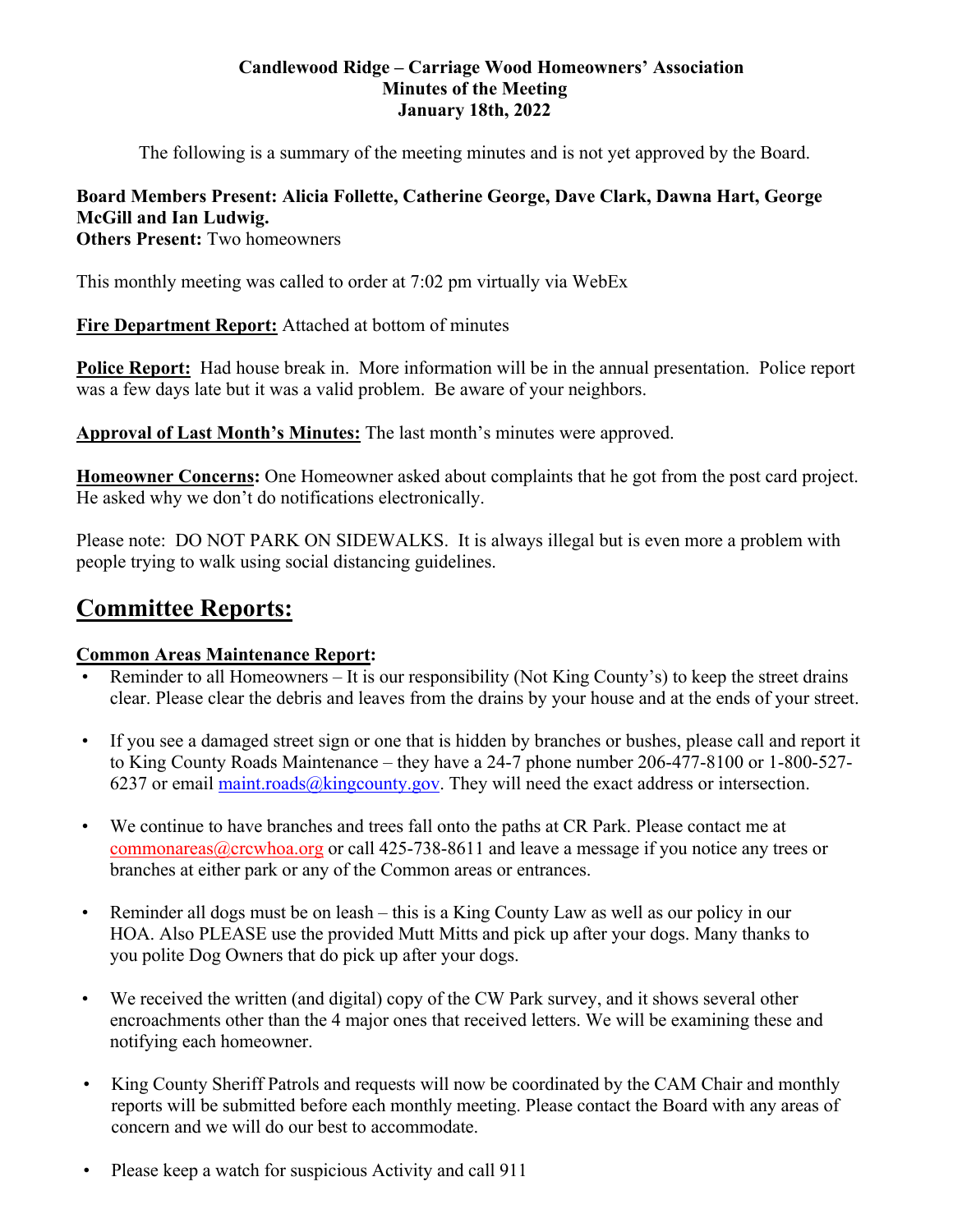- **Reminder:** Our parks are private parks which exist for the use and enjoyment of HOA residents, their families and guests. They are not public parks. Our park usage rules apply to everyone. Following are some of the rules that have been established to maximize safety, and minimize liability and maintenance cost:
- A. Park Hours: 9:00 am to dusk.
- B. No Smoking, alcohol, drugs, loud music, golfing, motorized vehicles or **Fireworks** are allowed.
- C. Animals must be leashed, and owners are responsible for cleaning up after their animals.

## **ACC Report:**

We accept ACR requests via e-mail or U.S mail. We have noticed that paint requests have been received lately without paint chips as well as requests without ACR forms. All requests must be accompanied by ACR forms which must be signed, include a valid address and functioning phone number and, if for paint or stain, must include paint chips or specific manufacturer and name/code so it can be found on the web and note which paint is for what part of the house (body, trim, deck, gutters, door, …). If you want to speed up your notification, be sure that your email address is clearly written. Paint samples are required even if painting the same color as existing. Approvals are good for 180 days.

The ACC will consider ACRs with virtual paint chips but only when there is no question as to whether they would be approved.

ACC requests for this month were: 1 garage door replacement 1 pergola 1 home extension

## **Complaints Negotiations Report:**

One new complaint that is an ongoing issue.

## **Treasurer's Report:**

Reports look good.

## **Legal and Insurance Report:**

Will be discussed in executive session

#### **Community Events Committee**

We need volunteers. The Easter Egg Hunt was cancelled due to the lack of volunteers. The Garage Sale and Summer Event are also canceled for the same reason.

Cul-de-Sac Committee Report – January 2022

- Inspected all 18 Cul-de-Sac Islands and 5 Retention/Detention Ponds within the last week
	- o Trees, plants and general maintenance:
		- No change for January
	- o Retention/Detention Pond Issues:
		- No issues identified for December
- No Island renovation recommended at this time no change in Island score for January

Respectfully submitted – Randy Vermillion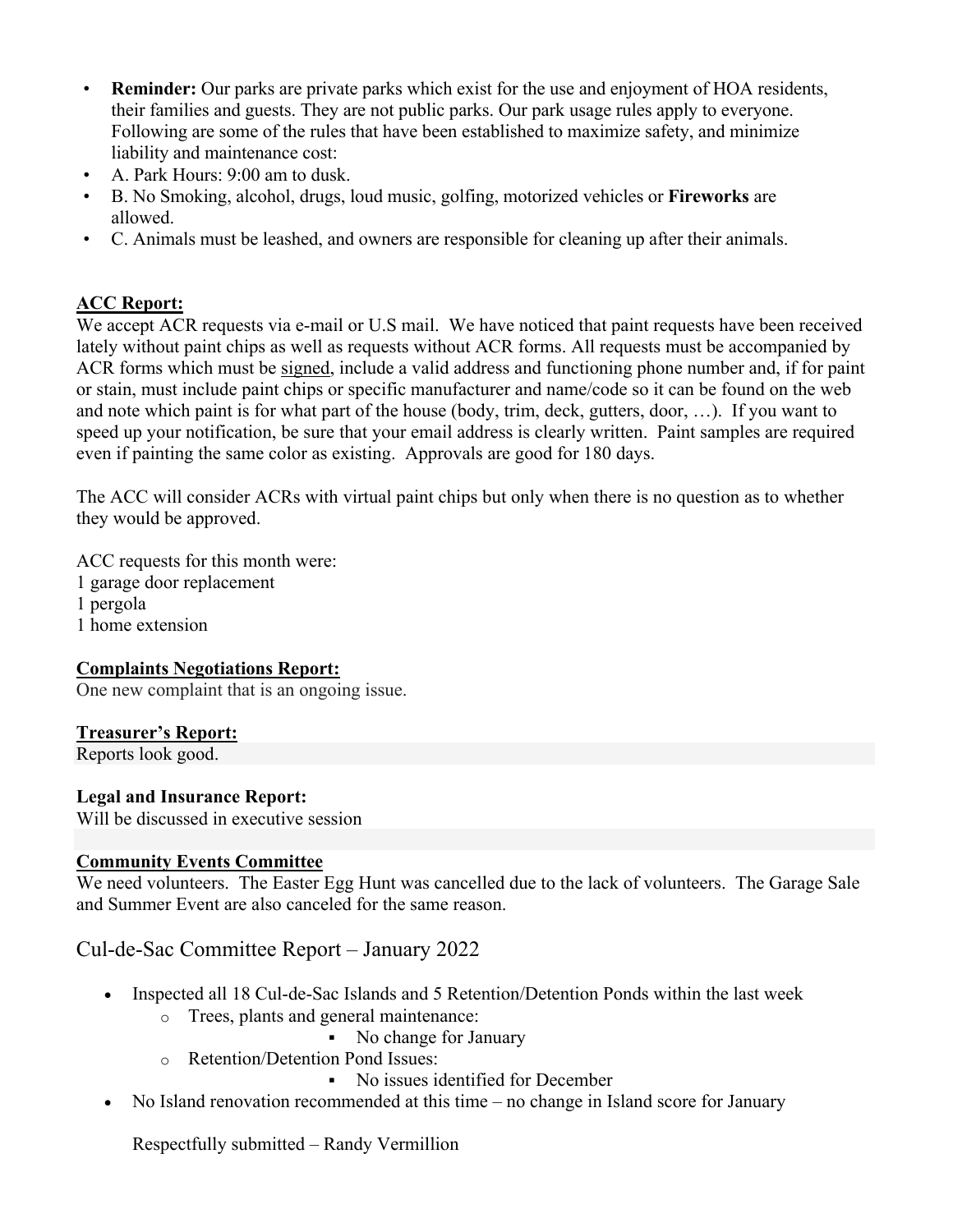Please note that, if a home owner wants to reserve a park, he or she should contact the CAM chair at commonareas@crcwhoa.org or call 425-738-8611 #80 and leave a message.

#### **Web Site:**

Ian is now Web Master. We are looking at a new website design and email system.

#### **Capital Improvement Committee:**

No report this month. On hold until next spring.

#### **Nominating Committee**

Currently we have no open positions on the Board. George and Dave have agreed to run again.

#### **Old Business:**

The annual meeting will be virtual again. The presentation will be put on the website before the meeting.

#### **New Business:**

No new business

**Please note that non safe and sane fireworks are illegal in the HOA because they are illegal in unincorporated King County.** Several years ago we had a house in our HOA burn down due to fireworks.

If you would like to give us your email address in order to be added to our email announcements, please send your info to bookkeeper@crcwhoa.org. No one will see your email and we will not give it to anyone.

Roles for the 2021 HOA Board Members

| George McGill    | President / Common Areas Chair                       |
|------------------|------------------------------------------------------|
| Catherine George | Reporting Secretary / ACC Chair                      |
| Alicia Follette  | Complaints / Treasurer                               |
| Dawna Hart       | Member at Large                                      |
| Ian Ludwig       | Vice President / ACC Member / CAM Member/ Web Master |
| Randy Vermillion | ACC Member / Cul-de-sac Chair                        |
| David Clark      | Member at Large                                      |
| *Don Nelson      | Legal and Insurance                                  |

\* Volunteer, not a Board Member

**Special Topics:** Visit our Website and contact the HOA via Email at:

Web – www.crcwhoa.org Facebook - Candlewood Ridge/Carriagewood HOA Email – president@crcwhoa.org info@crcwhoa.org architecture@crcwhoa.org If you would like to give us your email address in order to be added to our email announcements, please send your info to bookkeeper@crcwhoa.org.

#### **Executive session:**

Legal concerns were discussed.

A motion was made to adjourn the meeting at 7:57pm.

#### **Next Board Meetings:**

• February  $15<sup>th</sup>$ , 2022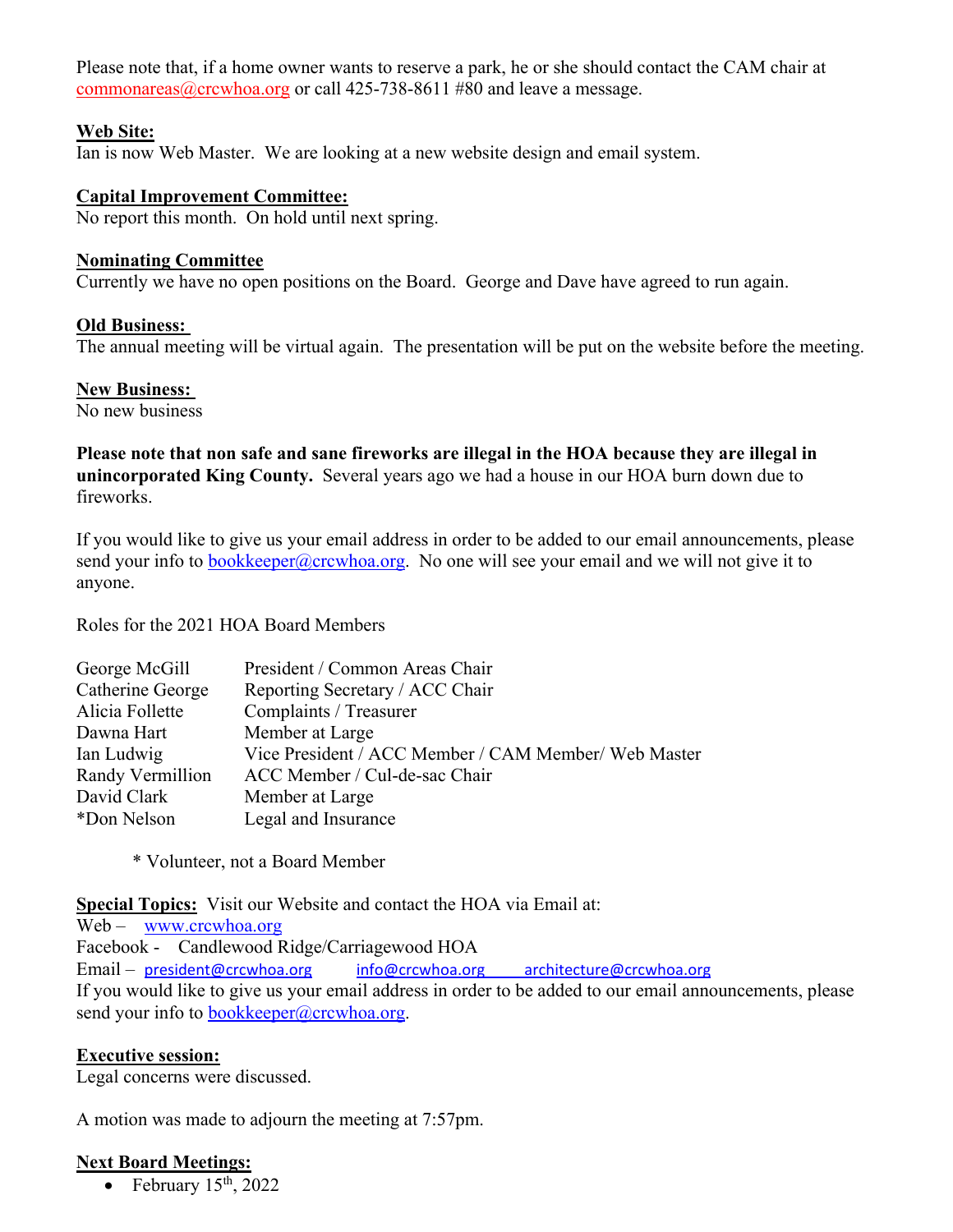- March  $15<sup>th</sup>$ , 2022
- April  $19<sup>th</sup>$ , 2022
- May 17<sup>th</sup>, 2022
- $\bullet$  June 21st, 2022
- $\bullet$  July 19<sup>th</sup>, 2022
- August  $16^{th}$ , 2022
- September  $20<sup>th</sup>$ , 2022
- $\bullet$  October 18<sup>th</sup>, 2022
- November  $15<sup>th</sup>$ , 2022
- December  $20<sup>th</sup>$ , 2022
- January 17<sup>th</sup>, 2023
- February  $21<sup>st</sup>$ , 2023
- March  $21<sup>st</sup>$ , 2023
- April  $18^{th}$ , 2023
- May  $16^{th}$ , 2023
- June 20<sup>th</sup>, 2023
- $\bullet$  July 18<sup>th</sup>, 2023
- August  $15<sup>th</sup>$ , 2023
- September  $19<sup>th</sup>$ , 2023
- October  $17<sup>th</sup>$ , 2023
- November  $21<sup>st</sup>$ , 2023
- December  $19<sup>th</sup>$ , 2023

## **Annual Meeting:**

• January  $25<sup>th</sup>$ ,  $2022$  7:00 at Fairwood Community United Methodist Church For the duration of the current coronavirus emergency it will be held via telephone. All Homeowners are welcome to attend. Please contact the president of the board for connection instructions at president@crcwhoa.org

Monthly board meetings are usually held at **7:00 pm.** at the Sheriff's Office, Big Lot's Shopping Center on the third Tuesday of the month. However, for the duration of the current coronavirus emergency they will be held via telephone. All Homeowners are welcome to attend. Please contact the president of the board for connection instructions at president@crcwhoa.org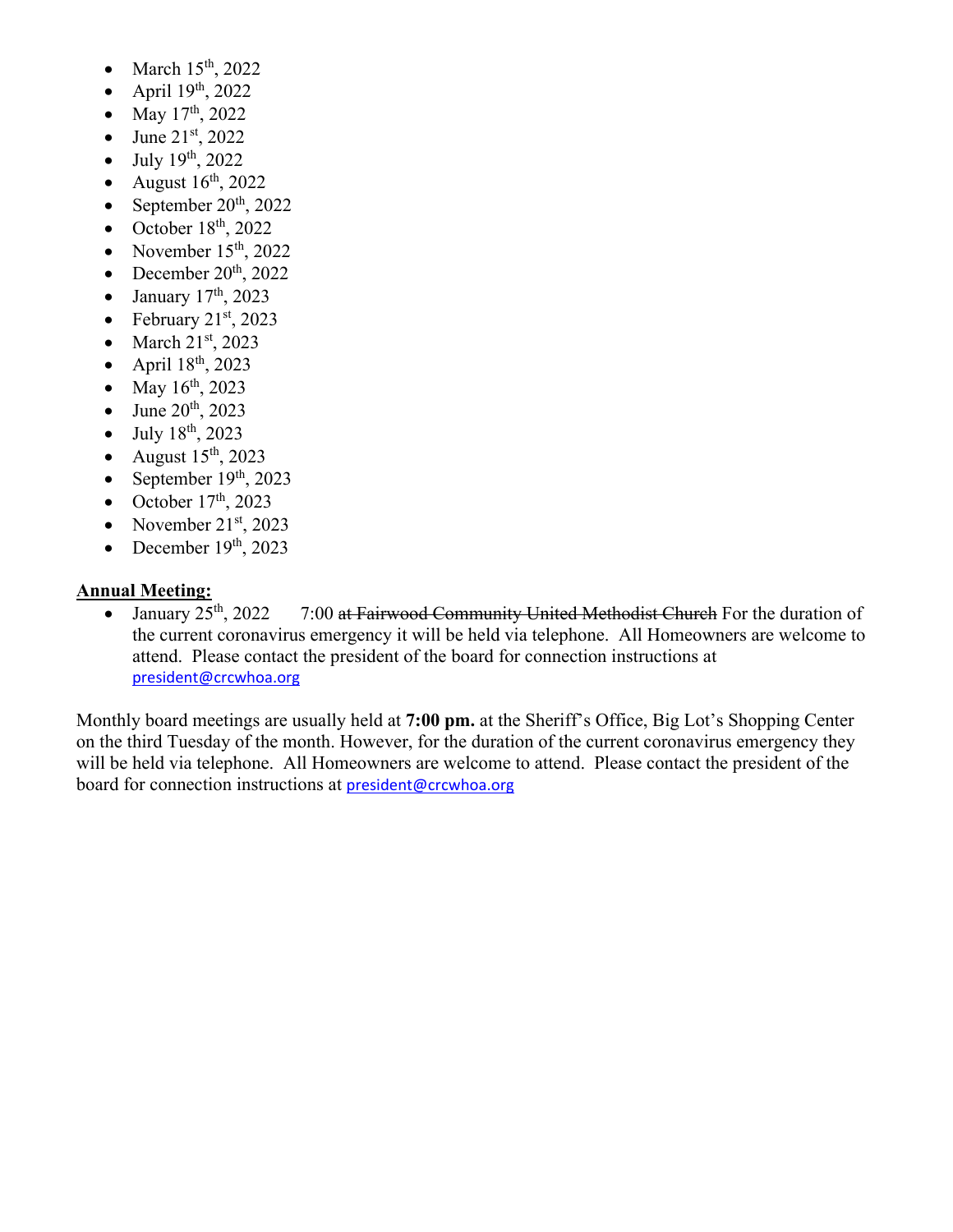

# **RENTON REGIONAL FIRE AUTHORITY**

WORKING TO MAKE OUR COMMUNITY SAFER, HEALTHIER, AND STRONGER











www.rentonrfa.org



18002 108th Ave SE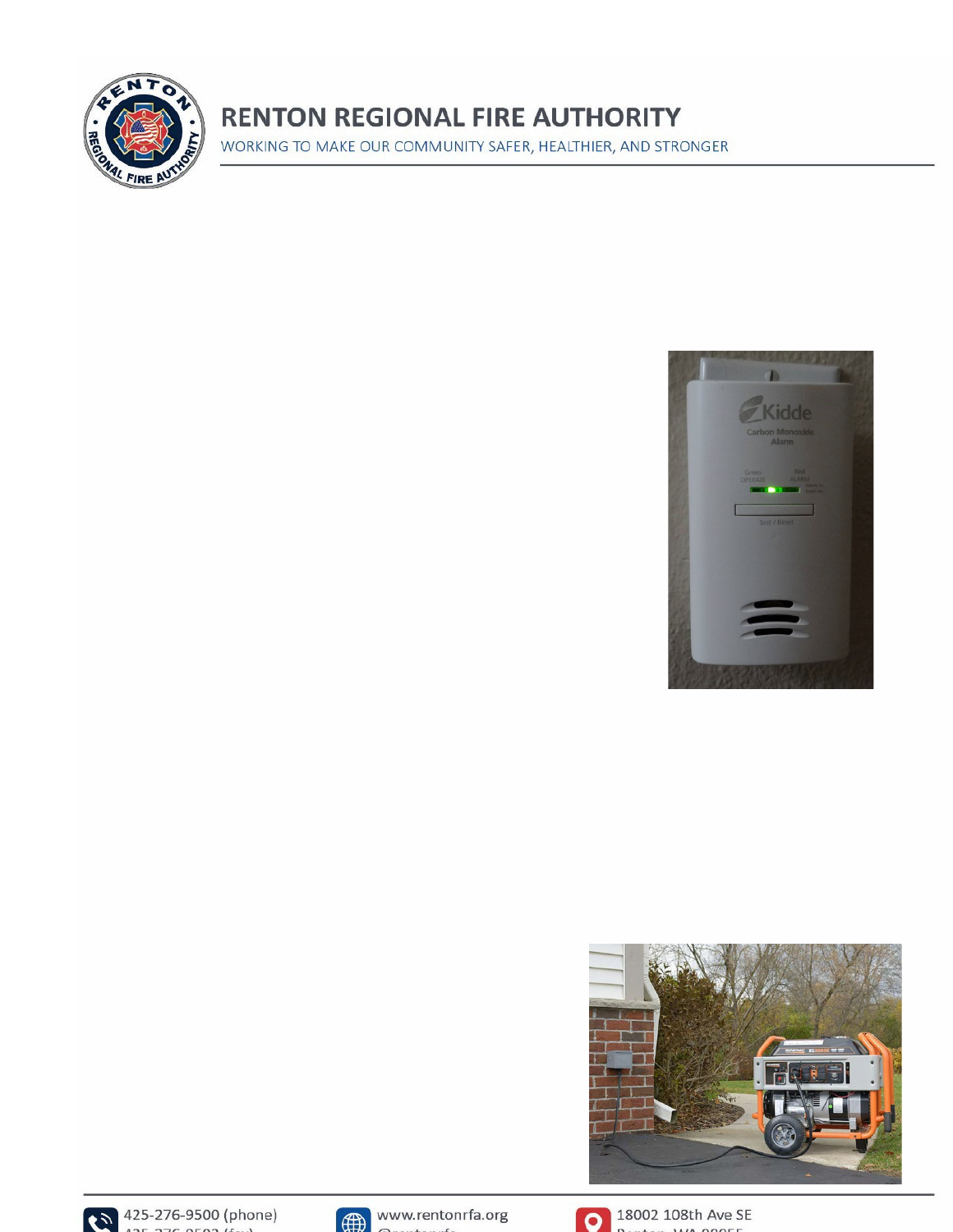# *It's a new year and time for a fresh start when it comes to fire safety! Resolve to spending just a few minutes reviewing the included winter safety information to make sure you start your new year off safely.*

# • **Understanding Carbon Monoxide Poisoning:**

Carbon monoxide, or CO is an odorless, colorless gas that can cause sudden illness and death. CO\ is produced by burning gasoline, wood, propane, charcoal, or other fuel. Improperly ventilated appliances and engines, particularly in a tightly sealed or enclosed space, may allow carbon monoxide to accumulate to dangerous levels.

## **Poisoning Signs:**

The most common symptoms of CO are *headache, dizziness, weakness, nausea, vomiting, chest pain, and confusion.* Poisoning occurs when carbon monoxide builds up in your bloodstream. When too much carbon monoxide is in the air, your body replaces the oxygen in your red blood cells with carbon monoxide. This can lead to serious tissue damage, or even death. Consider these prevention tips.

- Install carbon monoxide detectors. Put one in the hallway near each sleeping area in your house. Check the batteries every time you check your smoke detector batteries. If the alarm sounds, leave the house and call 911 or the fire department. Carbon monoxide detectors are also available for motor homes and boats.
- Open the garage door before starting your car*.* Never leave your car running in your garage. Be particularly cautious if you have an attached garage. Leaving your car running in a space attached to the rest of your house is never safe, even with the garage door open.
- Make repairs before returning to the site of an incident. If carbon monoxide poisoning has occurred in your home, it's critical to find and repair the source of the carbon monoxide before you stay there again.

# • **Generator Safety:**

When using portable generators please, for the safety of you, your family and pets follow these guidelines: Use portable generators outdoors in well‐ventilated areas at least 5' away from all doors, windows and vents.

- Make sure you have working carbon monoxide alarms in your home.
- Do not use a generator in a wet area. This can cause shock or electrocution.
- Turn off generators and let them cool down before refueling. Never refuel a generator while it is hot.
- Store fuel in a container that is intended for the purpose and is correctly labeled as being for fuel. These containers should be stored outdoors.